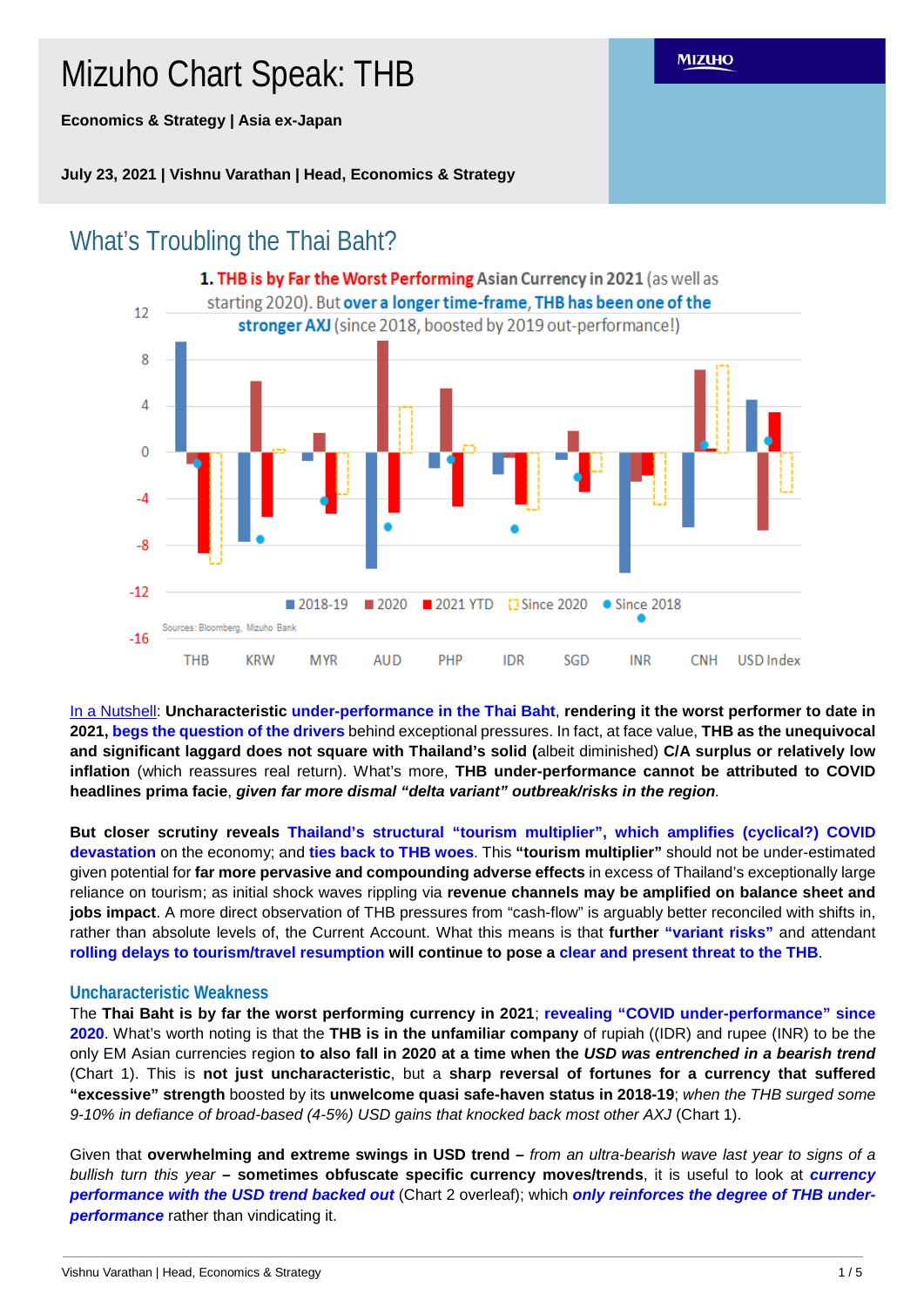

## **Hidden Stress …**

And so, the conundrum is that the **THB has gone from evoking frustration about excessive strength** (in 2018-19) **to triggering concerns over sharp, outsized declines** (in 2021). This **begs the question of what's troubling this C/A surplus economy known for low inflation** (and corresponding steady positive real returns), which are typically associated with currency support from the rates and cash-flow channels. The inescapable conclusion that is hard not to suggest is that there are **hidden sources of stress beleaguering the THB**.

An **intuitive (and instinctive) answer** is that the **COVID impact on Thailand has been a lot more adverse than headline COVID metrics** (cases, vaccinations, etc) **suggest at first glance**. Point being, while Thailand's delta outbreak and vaccination woes/lags are far from the worst in the region (See Appendix Charts), **adverse impacts are amplified via Thailand's exceptionally high reliance on tourism** (Chart 3); which is in any case dependent on regional/global pandemic control.



## **… From Tourism "Multipliers"**

In other, words, the **THB is reflecting vulnerabilities to global COVID risks amplified by the so-called Tourism multiplier**; whose **adverse impact is far-ranging** from; i) *aggregate tourism revenues forgone* (showing up as cashflow shortfall in the Current Account) to; ii) *bankruptcy and default risks* (set to appear on corporate and bank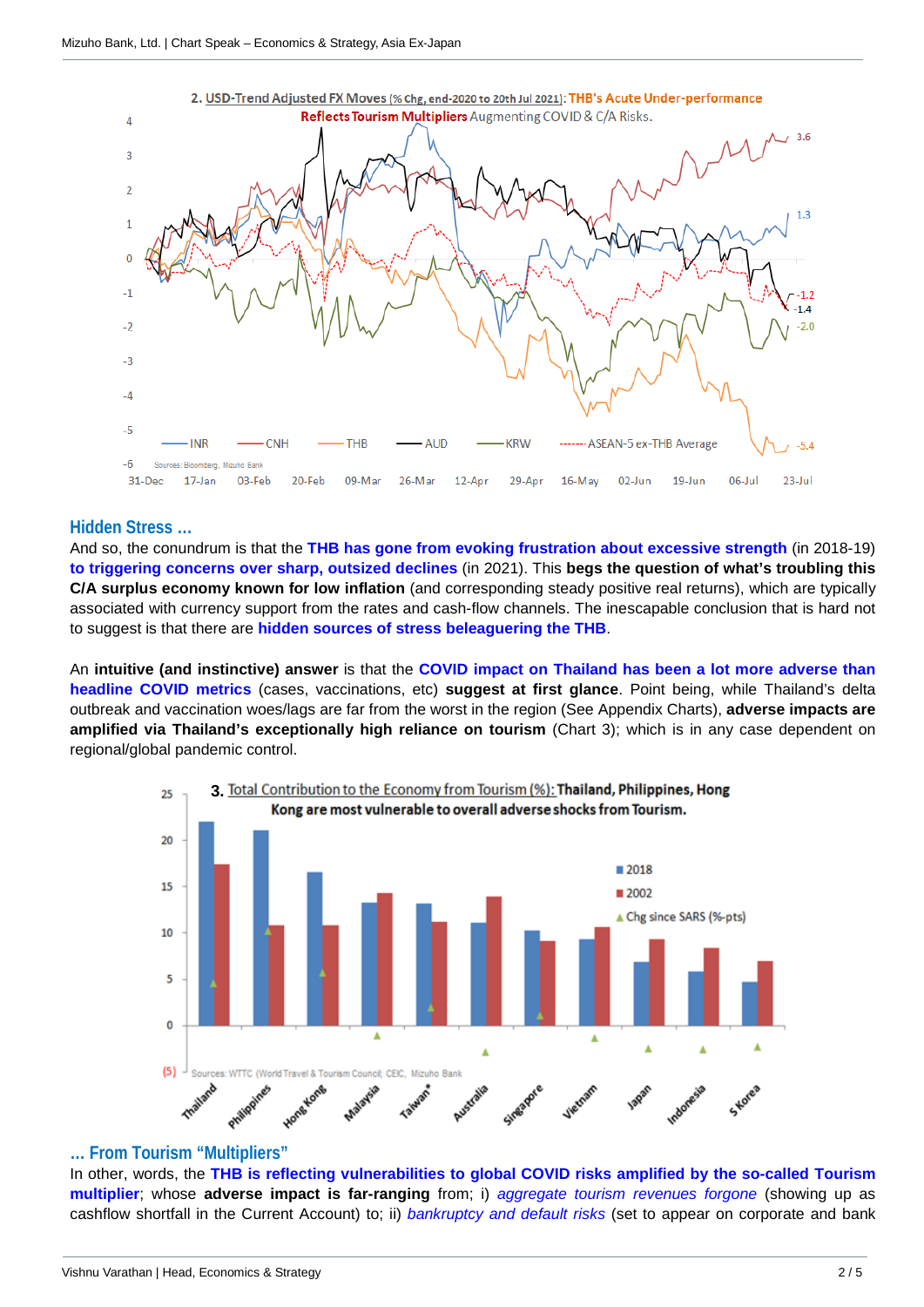balance sheets as liquidity stress morph into solvency issues) and; iii) *consequent job losses* in the tourism and peripheral sectors. Upshot being, a closer examination of economic linkages and the attendant financial ripples start to reveal bases for what initially appeared to be exaggerated, if not confounding, THB underperformance.

# **Not So Hidden "Delta"**



In fact, **THB weakness despite its solid Current Account surplus**, **which does not appear sensible in absolutes, reconciles better in the "delta"** (difference/change) **triggered by COVID** (Charts 4 & 5). Fact is, while **Thailand's near-4% Current Account surplus** stood shoulder to shoulder with the likes of Korea and Malaysia in 2020 reveals itself to have had a **better footing pre-COVID** (2019 C/A: 7.0% of GDP); with **very real diminution in the services surplus that has been seriously eroded by tourism dollars forgone**. This is a point **laid bare in the plunge in tourist arrivals in Thailand corresponding with C/A plunge** (Chart 6).



# **Of Recovery & Remaining Risks**

To be sure, the **setback to global travel reverberating through Thailand's exceptionally large "tourism multipliers"**, while the overarching reason why the THB is languishing at the bottom of the EM Asia FX pile**, is not the only reason**. To a lesser extent, fiscal strains as COVID prolongs, Thailand's challenges with vaccine procurement as well as supplementation (amid Sinovac lapses) and undercurrents of socio-political risks also factor in; sometimes featuring prominently.

**But** the **sheer force of this "tourism multiplier"** means that it remains the decisive drag on THB. But as a corollary, a **more sustained and emphatic recovery in global tourism travel** (most likely H2-2022 to 2023) **will set the stage for a smart snap-back in THB**; *at least relative to other EM Asia FX*. Especially as a restoration of solid C/A surplus and real returns revive THB's allure as a quasi-safe haven; should "taper" induce pressures on "twin deficit" currencies.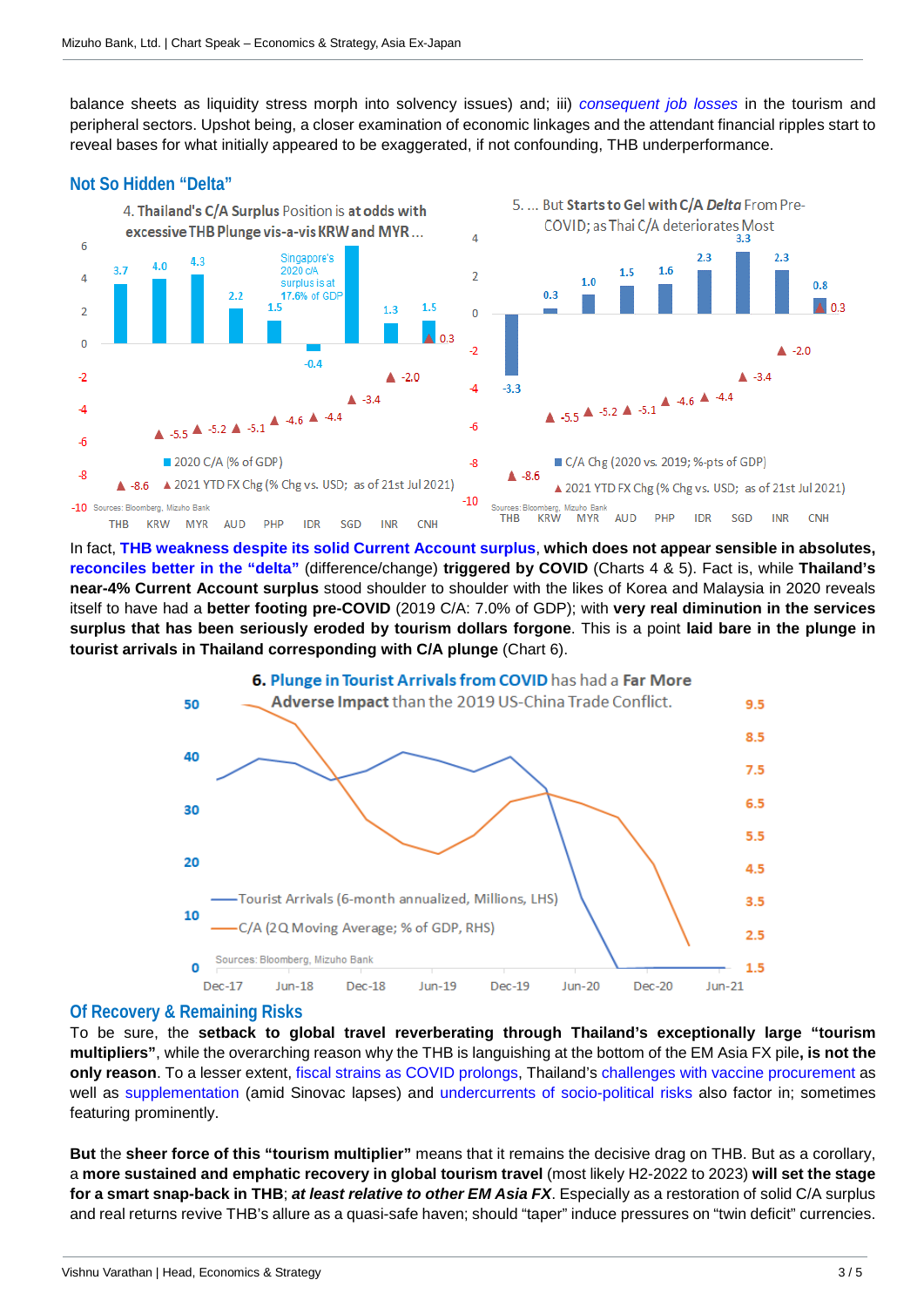# **Appendix Charts** (Source: Our World in Data)

Daily new confirmed COVID-19 cases per million people Shown is the rolling 7-day average. The number of confirmed cases is<br>reason for that is limited testing.

## LINEAR LOG Add country



Daily new confirmed COVID-19 deaths per million people Shown is the rolling 7-day average. Limited testing and challenges in the attribution of the cause of death m<br>number of confirmed deaths may not be an accurate count of the true number of deaths from COVID-19. ans that the





Daily COVID-19 vaccine doses administered per 100 people Our World<br>in Data Shown is the rolling 7-day average per 100 people in the total population. For vaccines that require multiple doses, each<br>individual dose is counted.

Share of people vaccinated against COVID-19

This data is only available for countries which report the breakdown of doses administered by first and<br>second doses.





## .<br>In Data<br>In Data

Jur Worl<br>in Data